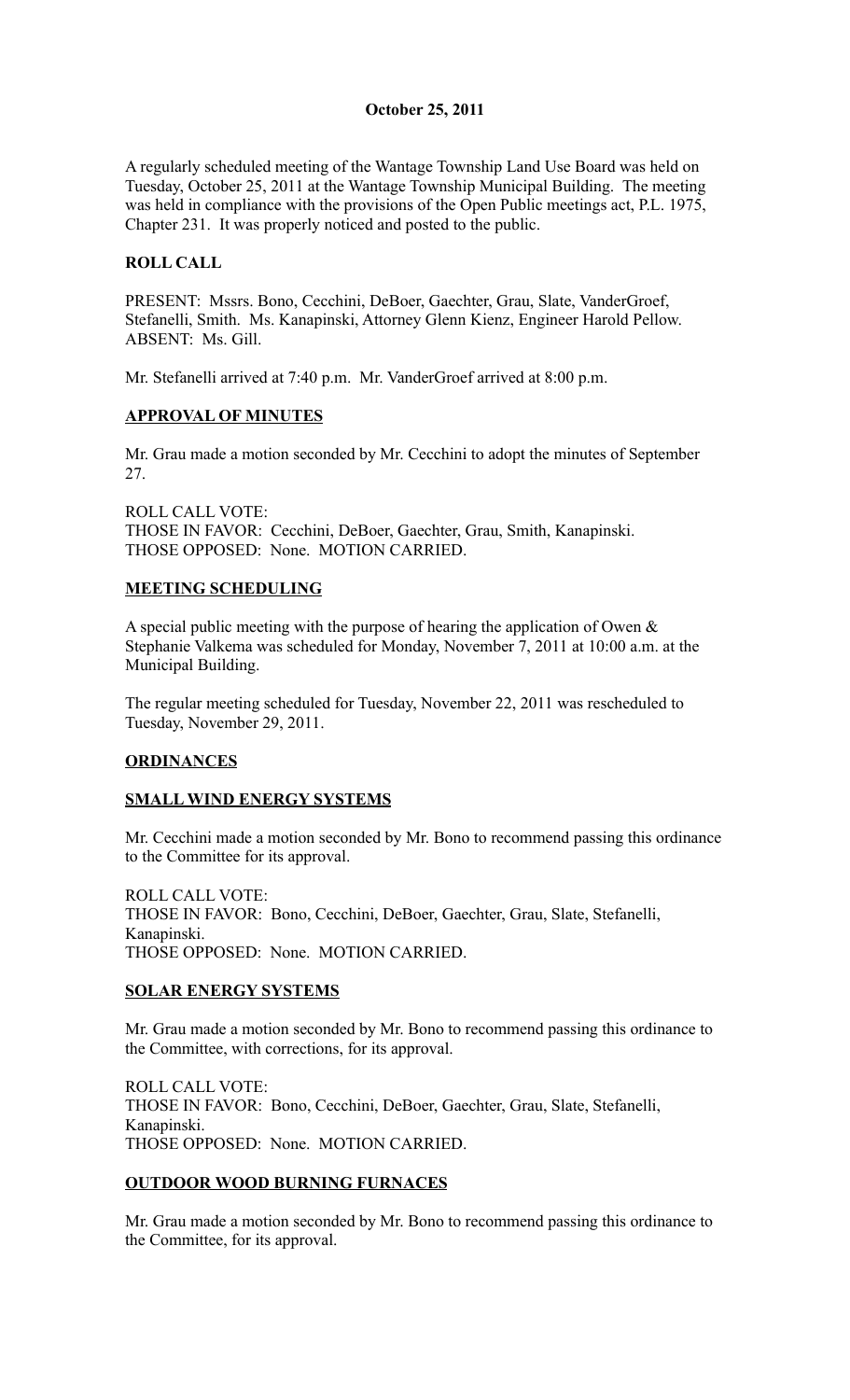ROLL CALL VOTE: THOSE IN FAVOR: Bono, Cecchini, DeBoer, Gaechter, Grau, Slate, Stefanelli, Kanapinski. THOSE OPPOSED: None. MOTION CARRIED.

Mr. Smith stated that he had given a "no" vote on this ordinance before. However, after it was revised he felt that there were enough safeguards that warranted a "yes" vote.

### **RESOLUTIONS**

### **L-9-2008 WHEN PIGS FLY**

Mr. Grau made a motion seconded by Mr. Gaechter to adopt the resolution memorializing the Board's decision of September 27, 2011 granting one year extension to When Pigs Fly, LLC for Block 18, Lots 12.08 and 5 located on Route 565 in the Industrial and Airport Hazard zones subject to the terms and conditions subject to all terms and conditions of the previous approval remaining in full force and effect.

ROLL CALL VOTE: THOSE IN FAVOR: Gaechter, Grau, Kanapinski, VanderGroef, Smith. THOSE OPPOSED: None. MOTION CARRIED.

# **L-11-06 CHRISTIAN LEONE PROPERTIES I, LLC**

Mr. Grau made a motion seconded by Mr. Cecchini to adopt the resolution memorializing the Board's decision of September 27, 2011 granting use variance and carrying the subdivision to the January 2012 meeting to Christian Leone Properties I, LLC for Block 26, Lot 4 and Block 1.02, Lot 8, located on Old Route 284 and New Jersey State Highway 284 in the RE-5 and R-E Residential Environs Zones, pursuant to N.J.S.A. 40:55D-70(d). In addition, the Board at this time determines that it will take no action on the subdivision but will instead carry it to its January 2012 regularly scheduled meeting. The approval of the use variance is subject to the following terms and conditions:

- 1. All terms and conditions of the previous approvals shall remain in full force and effect.
- 2. The Applicant shall adhere to all the specific recommendations contained in Mr. Pellow's July 25, 2011 report as set forth therein.
- 3. The Applicant shall provide an additional \$1,650.00 to the Road Trust Fund for the creation of the one (1) new lot.
- 4. The Conservation Easement for Block 1.02, Lot 8 shall be eliminated if the land is transferred to the Trust.
- 5. Pre-construction Meeting at least seventy-two (72) hours before any construction, a pre-construction meeting shall be held with municipal representatives, the Developer and its engineers and contractors. The meeting shall be held only after the Engineer's opinion of probable cost has been submitted to the municipality for computation of engineering and inspection fees posted, the form of which is to be approved by the Municipal Engineer.
- 6. Prior to the issuance of any construction permit, the Applicant shall file with the Board and Construction Official an affidavit verifying that the Applicant is in receipt of all necessary agency approvals other than the municipal agency having land use jurisdiction over the application and supply a copy of any approvals received.
- 7. Payment of all fees, costs, escrows due or to become due. Any monies are to be paid within twenty (20) days of said request by the Board's Secretary.
- 8. Certificate that taxes are paid to date of approval.
- 9. Sussex County Planning Board approval.
- 10. Subject to all other applicable rules, regulations, ordinances and statutes of the Township of Wantage, County of Sussex, State of New Jersey, or any other jurisdiction.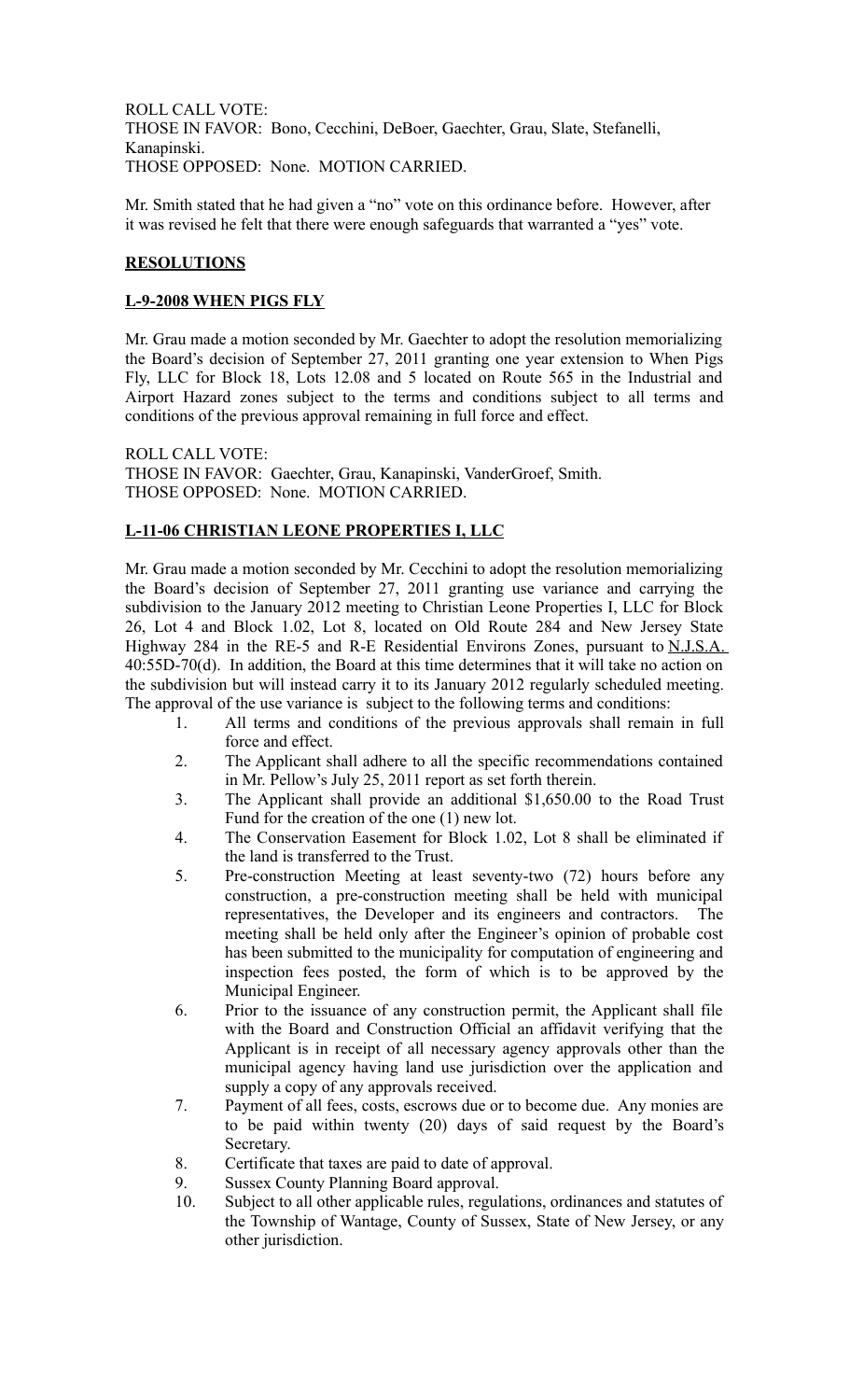ROLL CALL VOTE: THOSE IN FAVOR: Cecchini, Grau, Kanapinski, VanderGroef, Smith. THOSE OPPOSED: None. MOTION CARRIED.

#### **APPLICATIONS**

#### **L-14-2006 STEVEN LANG**

The applicant is requesting third one-year extension of final major subdivision approval. This application was originally approved February 27, 2007 and memorialized March 27, 2007 with the latest extension granted to March 27, 2011. The property is known as Block 9, Lot 152 and is located on Ramsey Road in the RE zone.

Attorney Michael Gaus appeared on behalf of the applicant. Mr. Gaus explained that the applicant had been in negotiations with the property owner and that he needed some more time to be ready.

The applicant had requested to carry this application to the November 29, 2011 meeting. Mr. Grau made a motion seconded by Mr. Cecchini to carry this application

The Board unanimously agreed.

#### **L-11-07 WILLIAM HENSLEY, LLC**

The applicant is proposing to subdivide 4.01 acres from Lot 9, Block 32 to be annexed to Lot 4.08, Block 32. The property is located on Mount Salem Road in the R-5 zone.

Mr. Kienz noted that the applicant, Melissa Hensley, had requested a waiver of attorney representation since she was the only member of the LLC. The Board had approved her request at the September 27, 2011 meeting.

The applicant, Melissa Hensley, appeared before the Board. It was discussed that the remainder area for Lot 9, Block 32 would be 57.715 acres and the resultant area for Lot 4.08, Block 32 would be 9.591 acres.

Mr. Pellow's report dated July 15, 2011 was reviewed. Mr. Pellow noted in Item 1 that 250 ft. lot frontage was required and 52.9 existed as was previously approved by the Land Use Board under a major subdivision. Item 2 made reference to the entire 4.01 acres being located in wetlands and transition areas and would become a conservation easement to be annexed to the conservation easement on Lot 4.08, Block 32. A copy of the filed map for Lot 4.08 to be submitted to determine the wetlands and transition area limits and a copy of the approved map for Lot 9 to be submitted to verify the wetland limits and transition areas. It was discussed that the applicant wished to make the lot bigger to keep her goats. The resultant lot would be very irregular in shape, no Road Trust Funds would be required as no new lots would be created, and a deed was needed for the resultant Lot 4.08. Mr. Kienz commented that the Corporate Disclosure Statement on Page 2 of the application was sufficient.

There was no one from the public wishing to come forward on this application. There were no questions from the Board members.

Mr. Kienz asked the applicant if she had filed an application with the County. She stated she did not. Mr. Kienz informed her that she needed to file with the County before she would submit the deeds for review.

Mr. DeBoer made a motion seconded by Mr. Bono to approve this application subject to Mr. Pellow's report.

ROLL CALL VOTE: THOSE IN FAVOR: Bono, Cecchini, DeBoer, Gaechter, Grau, Slate, Kanapinski, Smith. THOSE OPPOSED: None. MOTION CARRIED.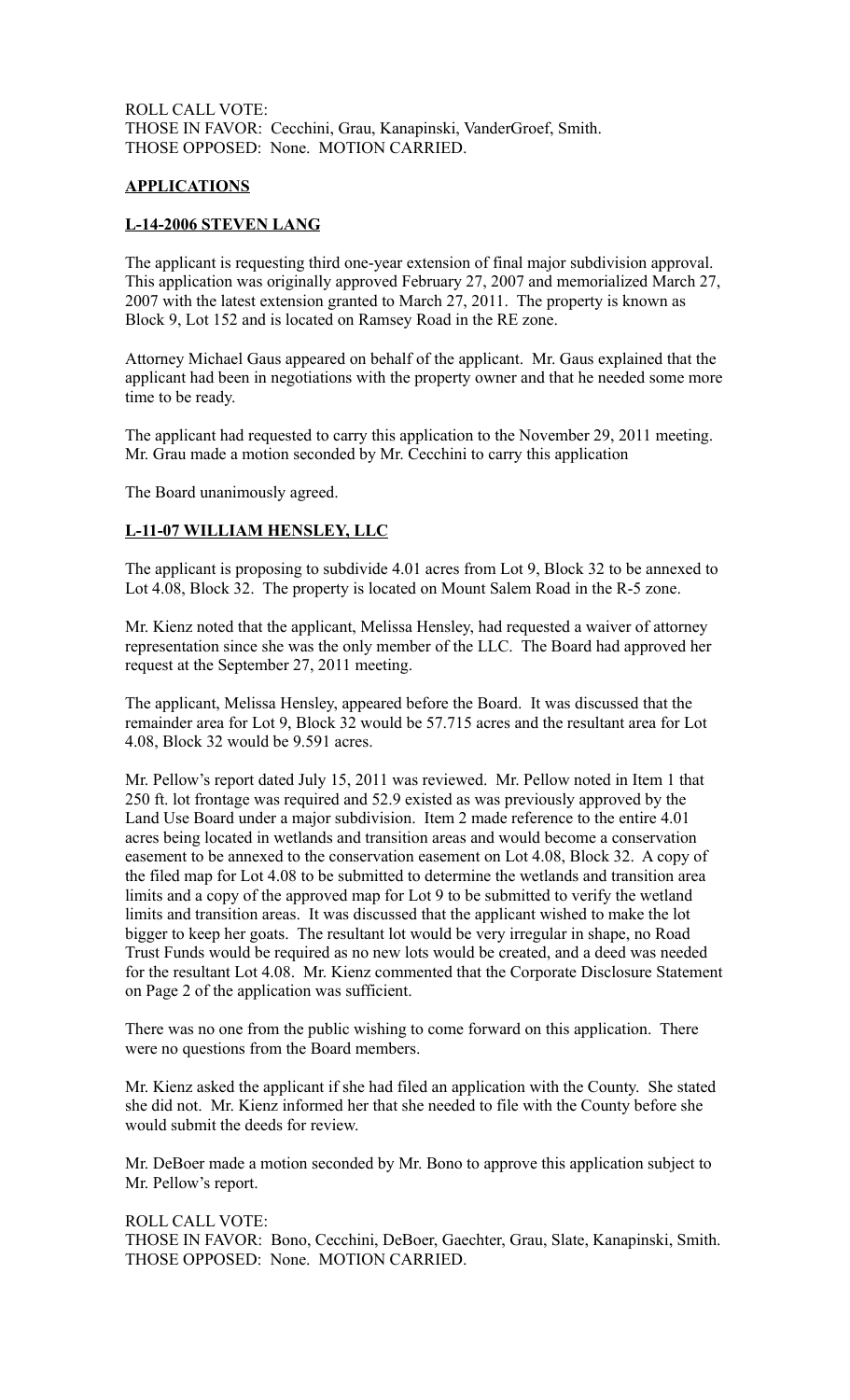# **L-11-10 OODSTDYK REALTY, LLC (ROYAL BUICK, GMC)**

The applicant is proposing to construct a 1,868 SF addition to the existing building to be used as an enclosed service drop-off area. The property is known as Block 2, Lot 52.02 and is located on Route 23 in the HC zone.

Attorney James D. Opher, Architect Mark Carelli, and owner of the company, Engle Oostdyk, appeared before the Board. Mr. Opher explained that the proposed 1,868 SF addition would be added to an existing 15,000 SF building. Mr. Opher discussed one of the items on Mr. Pellow's report, Item 4, a major revision to the façade of the building. He stated that there was major encouragement by General Motors to standardize the look of the building and incentives are being given for improvements. Mr. Carelli explained the details of new façade. Mr. Opher explained that for Item 10 of the report, painting was proposed of the existing stucco system to bring uniformity to the building. Mr. Opher explained the lack of prior resolutions of the original site plan. Mr. Pellow pointed out Item 9 on Page 2 of the report where the sign requirements needed to be shown as per the ordinance 13-17.14. Mr. Opher indicated that the requirements had been shown on the last page of the revised plans.

There were no members of the public wishing to come forward on this application. Mr. Smith asked what safety conditions would be in place during the construction time. The professionals indicated that during the construction time the service area would be relocated to the back of the building where another entrance existed. Mr. Smith stated the Board needed to know that and that a meeting would be necessary to explain the details.

Mr. Cecchini made a motion seconded by Mr. Bono to approve this application subject to Mr. Pellow's report and to a letter of no interest from the county.

ROLL CALL VOTE: THOSE IN FAVOR: Bono, Cecchini, DeBoer, Gaechter, Grau, Slate, Stefanelli, Kanapinski, Smith. THOSE OPPOSED: None. MOTION CARRIED.

# **L-16-2008A 565 LAND DEVELOPMENT**

The applicant is proposing to amend a prior site plan approval. The property is known as Block 117, Lot 38.01 and is located on Route 565 in the HC and R-5 zones.

Board members Cecchini, DeBoer, and Gaechter stepped down.

Attorney Michael Gaus appeared before the Board.

For this application, Addendum 1, Transcript of Proceedings, was made part of the minutes on the hearing testimony.

Mr. Gaus explained that there had been two prior hearings on this application, March and June of 2011. Mr. Zummo had testified at the initial hearing. Mr. Fletcher, the soil scientist, had done his direct testimony at the first hearing in March and then his crossexamination was done at the meeting in June. Mr. Gaus stated that at tonight's hearing they would have Mr. Wayne DeFeo, who would be qualified as an environmental consultant and expert in recycling and solid waste. They would have Ken Wentink, the engineer, for a very short testimony, and they would have Jill Hartmann, the professional planner, who would provide professional planning opinions on both the interpretation with respect to whether or not bringing in the compost is part of a permitted use under the Township's existing zoning, and in the alternative, planning testimony for the use variance.

Mr. Smith stated that he had one question for the witness regarding the unblended material, when it's brought on the site; if it happened to be stored there for a period of time, would that material go through a breakdown, further breakdown, of that material in the process while it's sitting there?